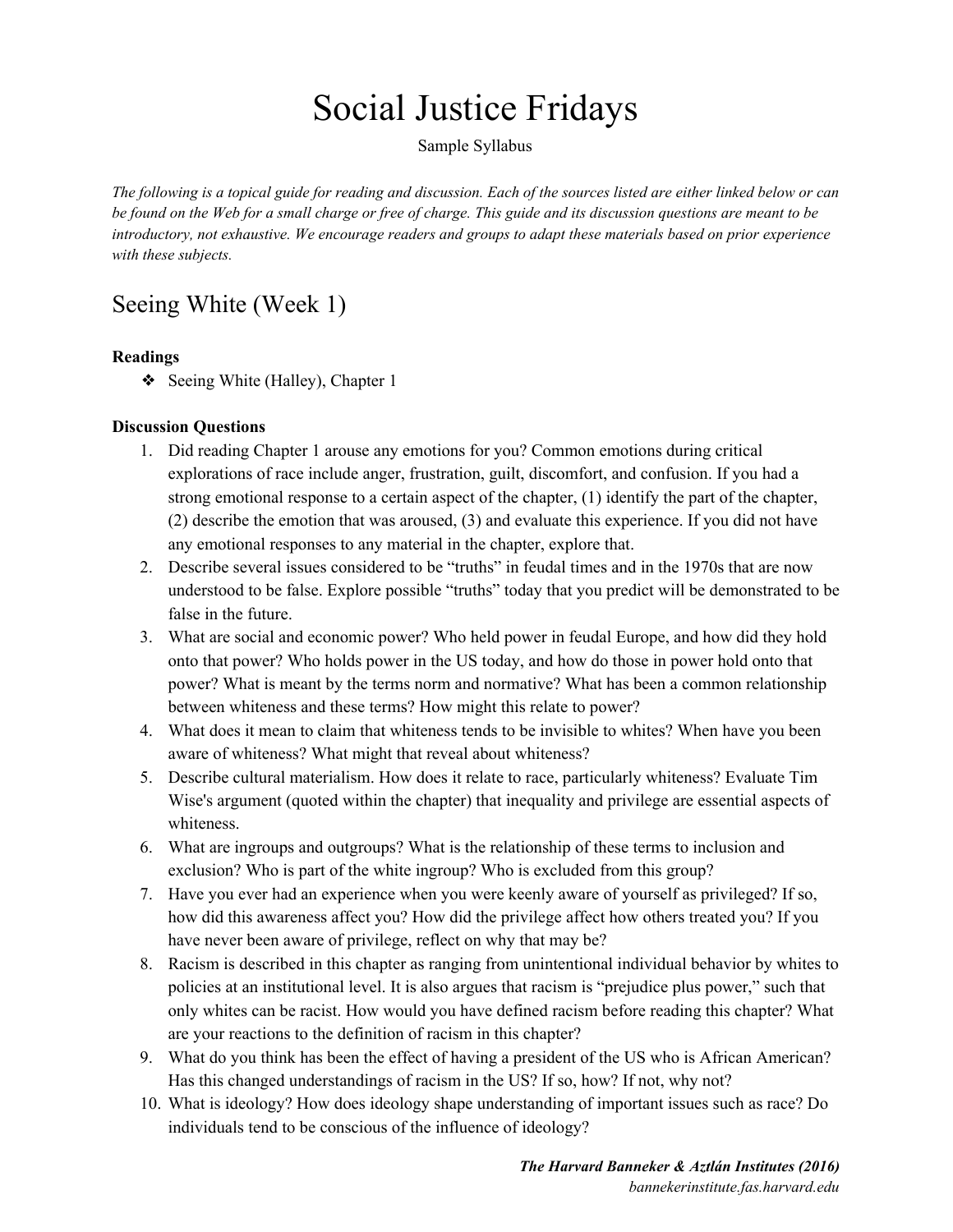## Race: The Power of an Illusion (Week 2)

#### **Video and Readings**

- $\triangleleft$  Video: Race: The Power of an Illusion, Parts 2 & 3
- ❖ "Talking about Race, Learning about Racism" (Tatum)

#### **Discussion Questions**

Video Part 2:

- 1. For the US Government, what was the advantage of saying that Native Americans are close to white people and are capable of being "civilized" (e.g. Thomas Jefferson; the movement West)?
- 2. What is an ideology, and how does race act as an ideology. (Feel free to research.) How can or how does the "power of the ideology of race" change people's minds or influence their agenda (scientific or political agenda)?
- 3. How did scientists use their craft to promote racist ideologies? Can you think of more contemporary examples of people using science to promote a racist agenda?
- 4. Why do you think white women in this film (and in general) are removed from history's conversation about white people's oppression of black people and people of color?
- 5. At any point, did this segment (or other readings) make you feel shame? If so, why?

Video Part 3:

- 1. What connections do you draw between the "ghettos" (i.e. racially segregated, high-crime or poor neighborhoods) of today and the past practices of the Federal Housing Authority? What legacies remain from these practices?
- 2. What are the similarities and differences between the experiences of immigrant groups such as Italians and Eastern European Jews in the early 20th century, and African and Mexican Americans?
- 3. How do modern color-blind beliefs—"I don't see race," "Race doesn't matter anymore, so we shouldn't talk about it"—miss the target if race is an illusion with no biological reality? Why do social justice efforts like ours focus so much on race if it's an illusion?
- 4. In what ways does this film series contradict or change—or agree with—how you've understood race and its legitimacy before now? What information in these films was surprising to you? What other feelings did you have while watching these films?

"Talking about Race, Learning about Racism"

- 1. According to Prof. Tatum's definitions, how does she distinguish between racism and prejudice? Do you agree with her claim that US-Americans have been generally misinformed about these definitions? Why is it important to have clear definitions for these particular words?
- 2. How do US-Americans (and people elsewhere) learn that the topics of race and racism are taboo? Were these topics off limits in your family and social settings while you were growing up? If so, how did you learn that they were?
- 3. What is a meritocracy? Describe the mythology surrounding this notion in US-American society generally, and in the scientific community specifically. What are the realities about meritocracy?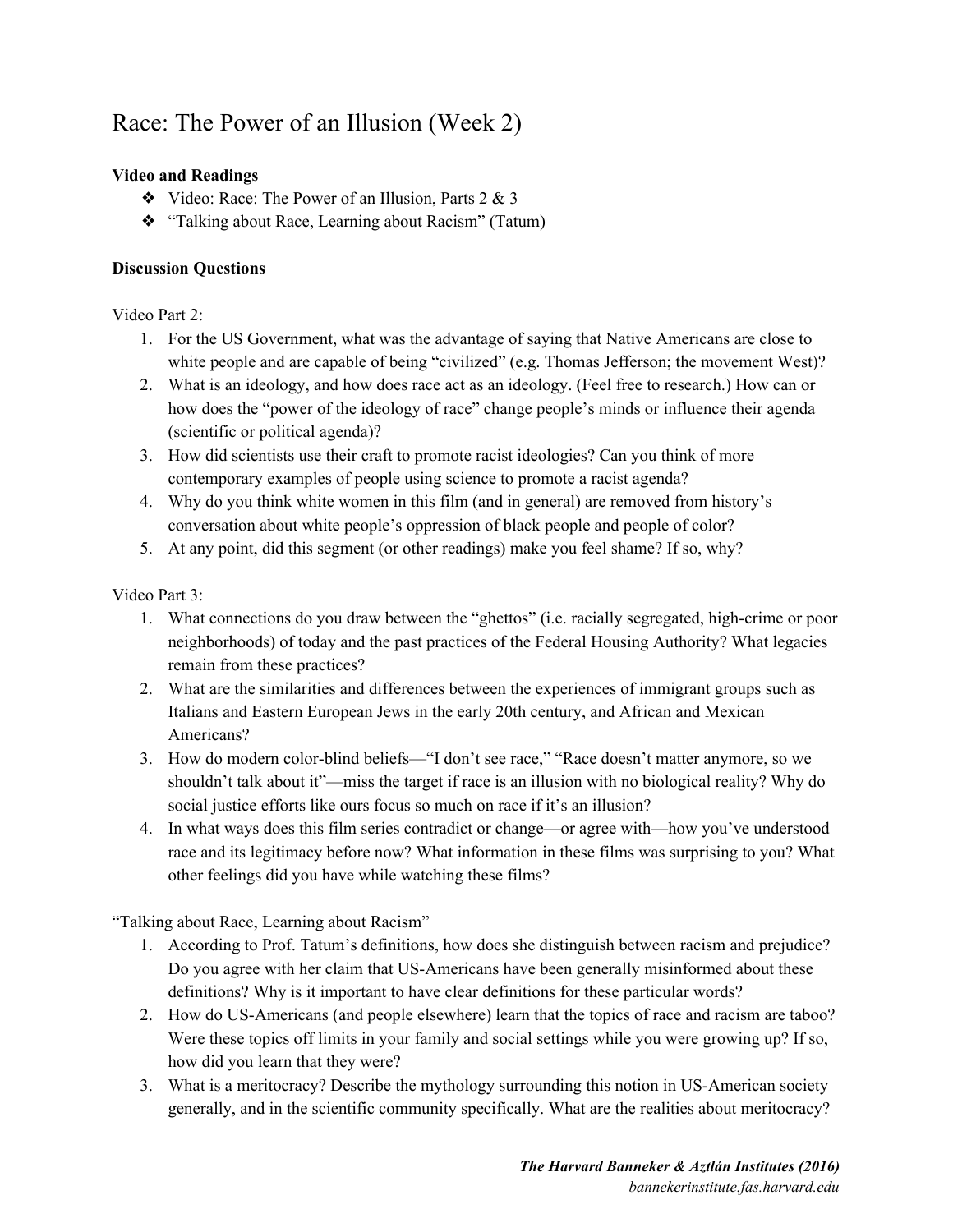### Whiteness (Week 3)

This week's readings should solidify the idea of whiteness and give background for later discussions. Our attempts last week to define Black and African-American could have benefited from these readings because understanding social constructs like race is often more easily accomplished by defining what things are not (rather than what they are). Defining whiteness is crucial because whiteness is the standard against which all other groups are compared.

#### **Video and Readings**

- ❖ "On Being White...and Other Lies" (Baldwin)
- ❖ "What is Whiteness?" (Painter)
- ❖ Video: "Whiteness and the Historical Trick of Privilege" (Wise)
- ❖ Bonus: Seeing White, Chapter 3 (Halley)

#### **Discussion Questions**

"On Being White...and Other Lies"

- 1. Baldwin describes various communities of European people, such as the Irish, Polish and Germans. Practically speaking, what did the people in these communities have to do in order to become (US) white? Baldwin describes this transformation as a price. Describe why it was a price to pay, and what they had to give up to become "Americans," to become white. Can all or some Latin $\omega$  people pay this same price and undergo this same transformation? Can all or some Black people do so? Can all or some "Asian" people do so?
- 2. "Because they think they are white, they do not dare confront the ravage and the lie of their history." Do you agree that (white, US) America does not confront their true history? If so, give examples of ways in which the "ravage" of this country's history is hidden from view. If you disagree, in what ways does this country regularly recognize, and atone for, the wrongs visited upon "non-white" people in the past?
- 3. "[I]t is the black condition, and only that, which informs us concerning white people." In what way(s) does the social condition of black people define what it means to be white?
- 4. What do you think Baldwin meant by the following passage, and do you agree? (Why or why not?)

*"And how did they get that way? By deciding they were white....By persuading themselves that a Black child's life meant nothing compared with a white child's life....By informing their children that Black women, Black men and Black children had no human integrity that those who call themselves white were bound to respect" (pp. 179-180).*

"What is Whiteness?"

- 1. Painter says, "We don't know the history of whiteness, and therefore are ignorant of the many ways it has changed over the years." Think back to the video: In what ways has whiteness changed over time? What misconceptions do people today have about whiteness?
- 2. Do you agree with the statement that a "monolithic definition of whiteness is antithetical to social justice"? Why or why not?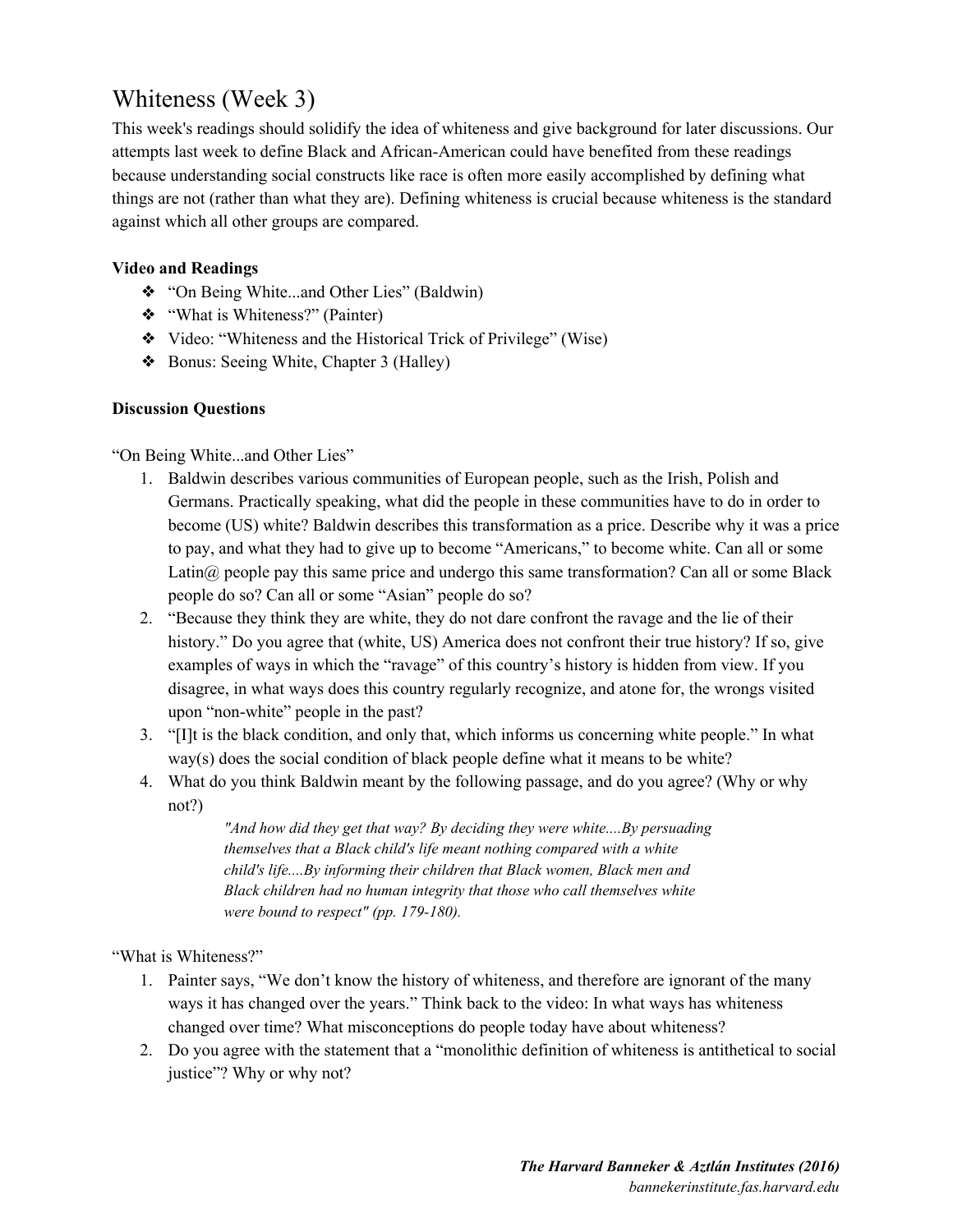3. "The useful part of white identity's vagueness is that whites don't have to shoulder the burden of race in America, which, at the least, is utterly exhausting." Given your experience in talking (or not) about race with white people, do you agree with this conclusion? Why or why not?

#### **General Questions**

- 1. What do you think about how your own "race" is defined (by society) after having read Painter's and Baldwin's articles and listening to Wise?
- 2. Baldwin focuses on whiteness with respect to blackness. Do you feel that his arguments can be applied to, say, whiteness versus "browness"? Based on your personal experience, how are the experiences of Black Americans and Latino Americans similar and dissimilar?

### Mass Incarceration (Week 4)

Week 4 will shed light on the latest chapter of the enslavement of people of color: mass incarceration, having begun with chattel slavery. We will explore how the privilege of whites (and the exclusion of blacks) to participate in post-World War II home ownership laid the groundwork for racially segregated and impoverished "ghettos." Our readings will also show that over-policing of areas like these (in the name of reducing crime through campaigns like the War On Drugs) has led to a system of mass incarceration and economic isolation exacerbated by the creation of private prisons endorsed by the Democratic Party among others.

#### **Readings**

- ❖ The New Jim Crow (Alexander), Introduction Chapter 1
- ❖ What is Capitalism? (Imara and Roth)
- ❖ Bonus: The New Jim Crow (Alexander), Chapter 2

#### **Group Discussion**

There are 2 million Americans in the US penal population. Why are 90 percent of them black and brown? Michelle Alexander argues that the New Jim Crow—mass incarceration—is "the most damaging manifestation of the backlash against the Civil Rights Movement." This may seem surprising, given that the US media and even many civil rights/social justice organizations keep silent about the devastating impact of mass incarceration, primarily of black and brown communities. With more black adults under correctional control today—in prison or jail, on probation or parole—than were enslaved in 1850, it is impossible to maintain that racism in the US can be dismantled, without understanding the significance of this "racial caste system," the New Jim Crow.

#### **Discussion Questions**

- 1. What is Alexander's main argument in The New Jim Crow?
- 2. What does Alexander mean by "racial caste system"?
- 3. How does Alexander define "mass incarceration" or "the New Jim Crow"? What is the role of the criminal justice system in American society?
- 4. How was the Constitution designed to protect slavery?
- 5. What was Jim Crow? What, ultimately, explains its downfall?
- 6. What is the pattern to the births and deaths of racial caste systems in America?
- 7. What was the purpose of "law and order" and "tough on crime" rhetoric used following the Civil Rights Movement?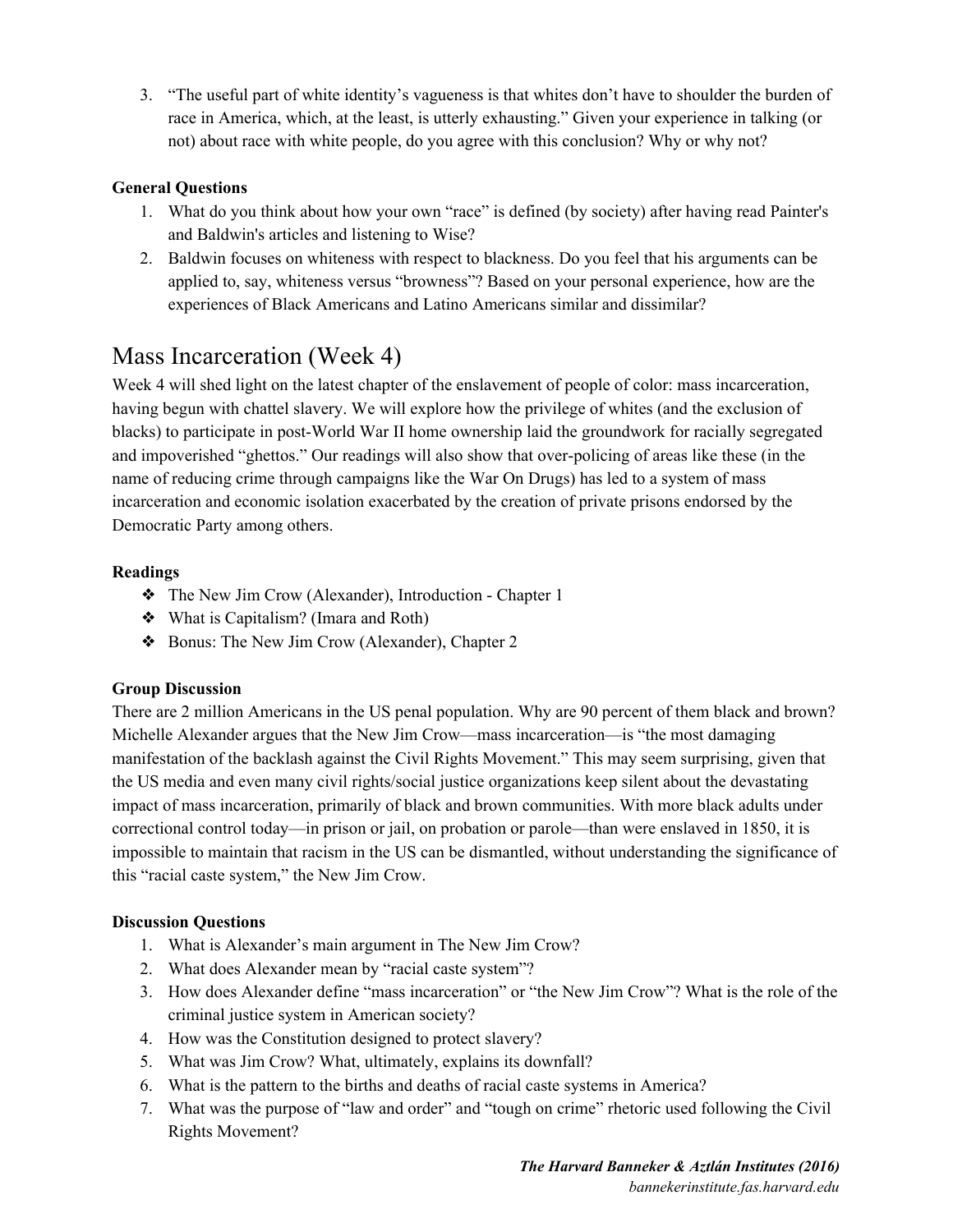8. Why was the War on Drugs launched? How did the government (across political parties) and media build support for the war?

#### **General Questions**

- 1. Even if you (as a person of color) don't personally know someone who is/was incarcerated, does mass incarceration affect you? Is mass incarceration a black issue or an American issue?
- 2. What does it mean to assert your full citizenship in America?
- 3. Would you welcome someone who was formerly incarcerated into your family or close circle of friends?

### Immigration (Week 5)

There are many myths and assumptions about US American immigration policy. They persist due largely to waves of xenophobia sparked by regular economic downturns and ever-widening income inequality. Over time, US American policy on immigration and citizenship has grown to be some of the most restrictive in the world, and Chomsky's work will show how its dramatic evolution has been tailored to prohibit entry for the least powerful and most exploitable.

#### **Readings**

❖ Undocumented (Chomsky), Introduction

#### **Discussion Questions**

- 1. Why do undocumented immigrants break the law? Why don't they come here legally? Why don't they just become US citizens?
- 2. Discuss the causes leading to deportation and the consequences of being deported.
- 3. What are the similarities between mass incarceration and immigration law as forms of racial control and the maintenance of the racial caste system in the US?
- 4. What is your reaction to the following phrases: "they broke the law," "this country belongs to Americans," and "this country was built by immigrants"? What is your reaction to "we all came here as immigrants"?
- 5. Discuss the role of globalization (particularly free trade policies) in the existence of a class of undocumented peoples in the US.
- 6. How do your ideas of fairness (as related to citizenship and all its privileges) contradict or fall short of the principles and standards of human rights?

### Sexism (Week 6)

Discrimination based on sex is perhaps the most universal and well-established form of prejudice. Although comparing kinds of discrimination is usually an unhelpful distraction, doing so here serves to point out the ubiquity and insidiousness of sexism. Sexism is widely accepted in the form of gender roles among all people, and because of this, women continue to be excluded from positions of influence by law and by custom. Intersections of race and sexual identity (among others) have major influences on the experience of sexism.

This week we will examine sexism (especially its impact on women of color) from historical and contemporary perspectives. In particular, we will view sexism through the lens of "feminism." We will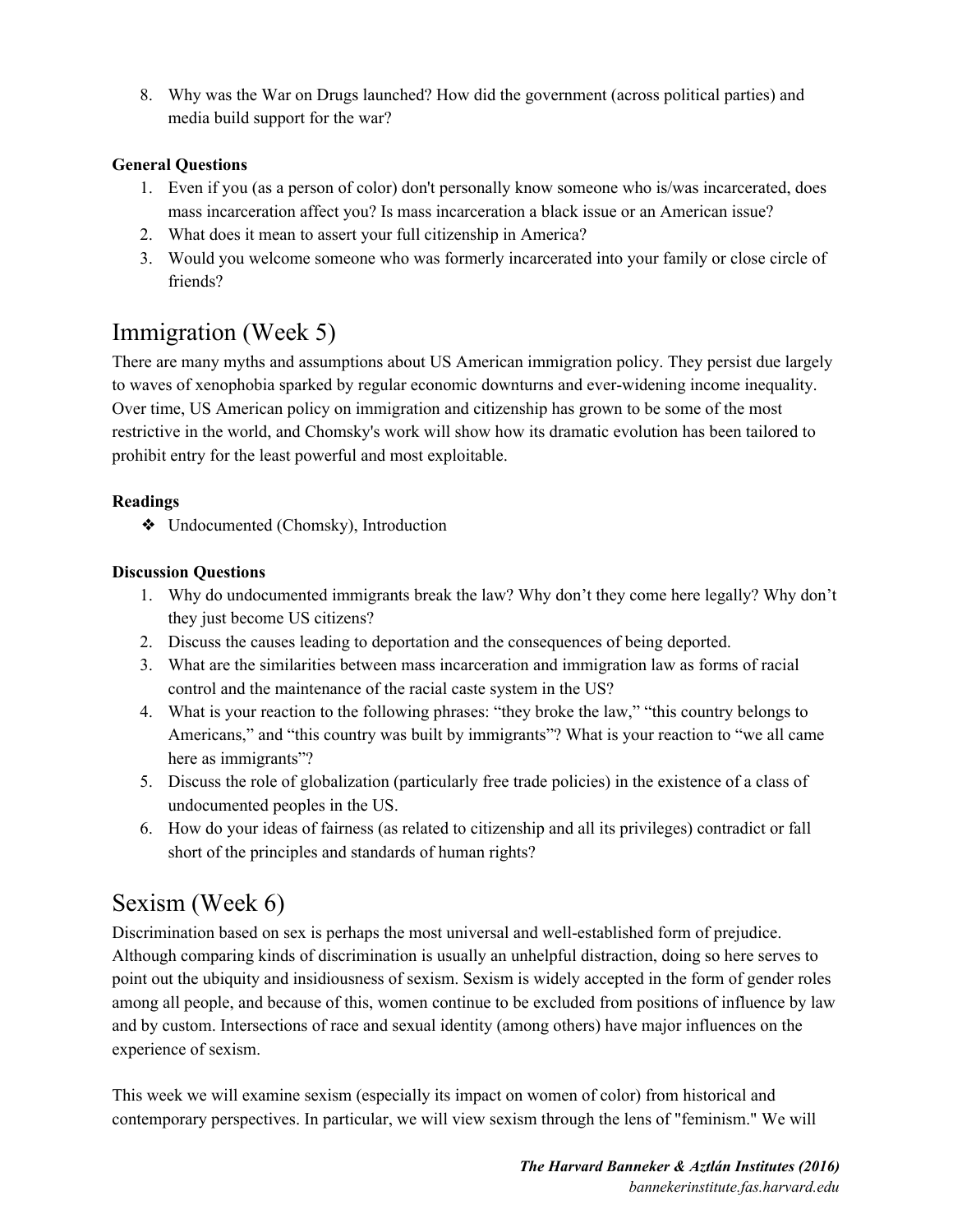also explore gender as a social construct, as well as the role of masculinity in maintaining sexism. It might be helpful to start your reading with the short piece by bell hooks to get a working definition of feminism.

#### **Video and Readings**

- ❖ "Ain't I Woman Enough" (Hooks)
- ❖ "Feminism: A Movement to End Sexist Oppression" (Hooks)
- ❖ "Women: New Voice of La Raza" (Vidal)
- ❖ Video & Article: "Why Stereotypes are Dangerous to Latinas" (Lazo)
- ❖ "Why Immigration is a Feminist Issue" (Valoy)

#### **Discussion Questions**

- 1. As a young person of color (whatever your gender identification), what do you see as the MOST pressing issues faced by contemporary women of color in the USA (e.g. wage inequality, reproductive rights, educational opportunity, media representation, violence)? In other words, what do you consider to be some of the biggest problem(s) women must face today?
- 2. Why do you think so few women who are known or recognized for work in the Civil Rights movement? What other situations/institutions/events have related phenomena of "missing women"?
- 3. For the women of color: have you ever felt excluded or marginalized in your school or classroom? Have you ever felt excluded from a feminist or anti-racist movement before? If so, why?
- 4. For the men of color: what practices have you witnessed (or participated in) during your life that might have excluded women?
- 5. What are some commonalities in the struggles faced by Latina and Black women and girls? What are some of the common stereotypes of Latina and Black women?
- 6. Recalling how whiteness is critical to our understanding of race and racism, how is the idea of masculinity/machismo necessary to understand gender and sexism?

# Capitalism (Week 7)

So far, you have read about and discussed racism, sexism, and xenophobia (bigotry and injustice against immigrants). How are these forms of oppression linked in a capitalist society? What is capitalism? Can capitalism exist without racism, sexism, and xenophobia?

#### **Readings**

- ❖ "How Capitalism and Racism Support Each Other" (Wolff)
- ❖ "The New Global Capitalism and the War on Immigrants" (Robinson)
- ❖ "Keep Harriet Tubman and all women off the \$20 bill" (Jones)
- ❖ "A *Q&A* with Angela Davis on Black Power, Feminism, and the Prison-Industrial Complex" (Barat)
- ❖ "What is Capitalism?" (Imara and Roth)

#### **Discussion Questions**

1. Think about the following terms and how you would define them to a friend: (1) capitalism; (2) class; (3) globalization; (4) colonialism; (5) neoliberalism; (6) prison-industrial complex.